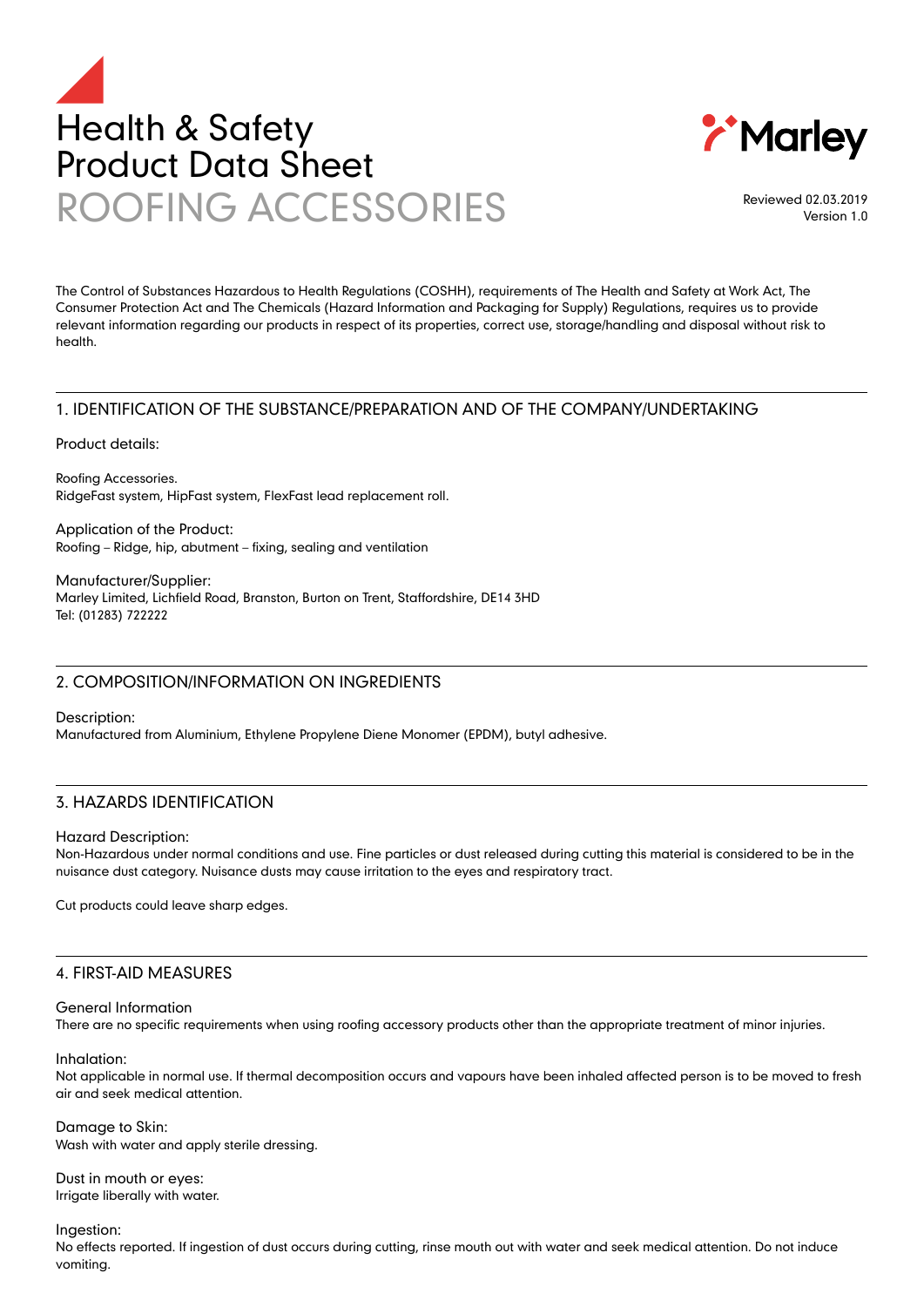



#### 5. FIRE-FIGHTING MEASURES

Suitable extinguishing agents: Water, Foam, Carbon Dioxide, Sand or Earth.

Combustible but not readily ignited under normal conditions. Combustion or thermal decomposition will evolve toxic and irritant vapours – COx, CaO, ZnO, CO, CO2, Hydrogen Chloride, smoke and fire soot.

## 6. ACCIDENTAL RELEASE MEASURES

Not applicable under normal conditions. Avoid build-up of dust during any cutting activities.

## 7. HANDLING AND STORAGE

Information for safe handling:

Ensure safe lifting techniques are applied when handling the products. Personal injury due to strains and ruptures should be avoided if the requirements of The Manual Handling Operations Regulations are implemented.

The use of suitable Personal Protective Equipment (PPE) is recommended when working with these products.

Storage:

Material should be stored in a clean, dry environment.

# 8. EXPOSURE CONTROLS/PERSONAL PROTECTION

Wash hands before breaks and at the end of work. Avoid contact with eyes. Suitable safety goggles should be worn to reduce potential risks to cutting. Abrasive resistant gloves should be worn to reduce potential risk of abrasions or small cuts during installation or cutting of these products. Other suitable personal protective equipment should also be worn. As a general rule try to eliminate the exposure to dust. Work in a well-ventilated area. Use hand tools or slow running mechanical tools by preference. Approved Respiratory Protective Equipment must be worn.

Workplace Exposure Limit (WEL) Dust – Time Weighted Average (TWA) 1.5 mg/m3 (total inhalable dust) - mg/m3 (total respirable dust)

## 9. PHYSICAL AND CHEMICAL PROPERTIES

General Information:

# 10. STABILITY AND REACTIVITY

Not applicable.